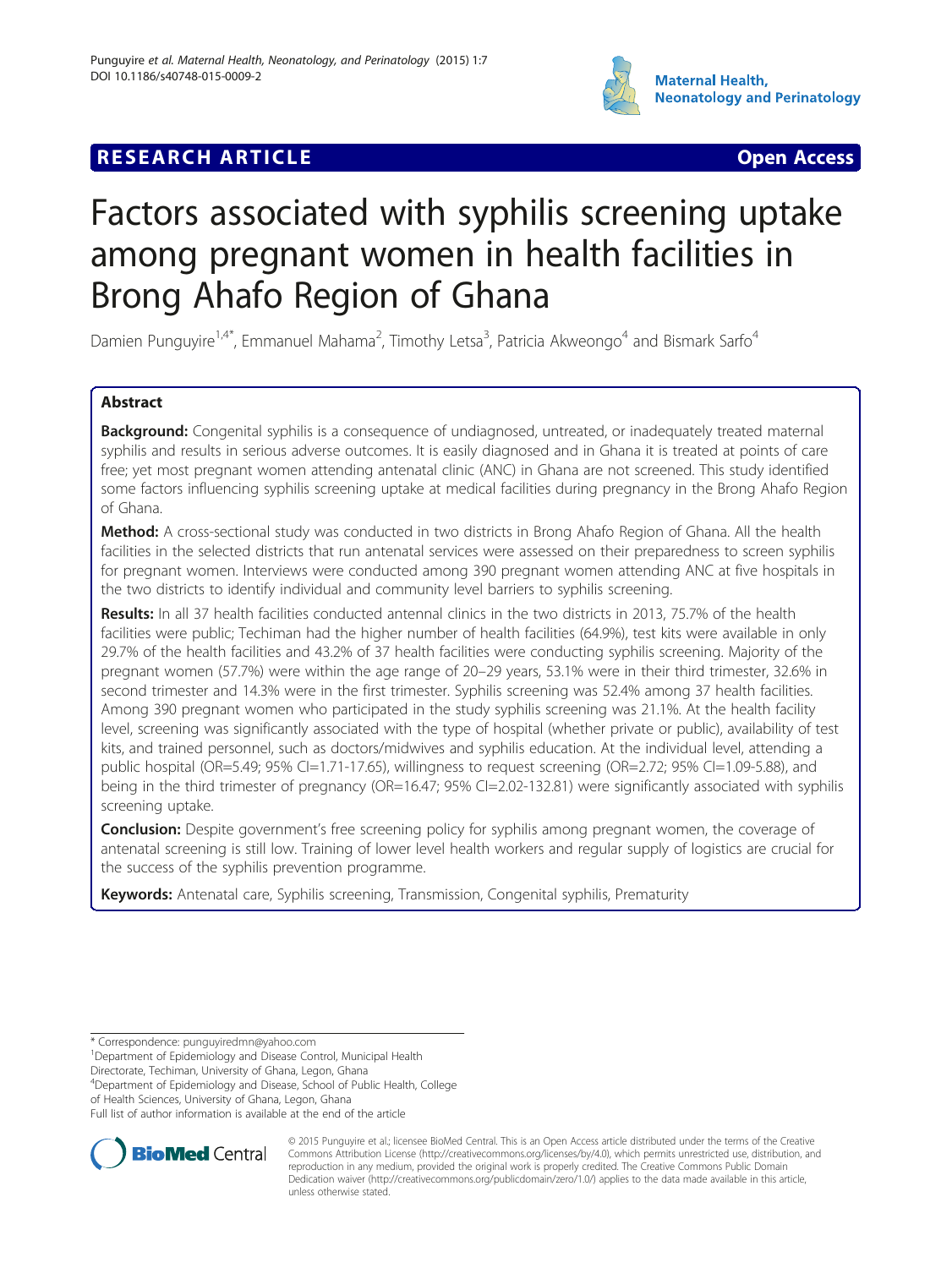# Background

Congenital syphilis is considered a disease of major public health importance and it is associated with stillbirths, perinatal deaths, prematurity and congenital infections [[1,2\]](#page-9-0). Close to 70% of active syphilis among pregnant women is associated with adverse pregnancy outcomes [[3\]](#page-9-0). Among women attending antenatal clinics in Africa, estimates of syphilis sero-reactivity range between 4 and 15% with about 494,000 infants dying of congenital syphilis each year [\[4](#page-9-0)].

Onsite screening for syphilis at antenatal clinics with immediate treatment for infected women could dramatically improve treatment rates and reduce the burden of the disease for both mothers and fetuses. As part of the global campaign towards elimination of congenital syphilis the World Health Organization (WHO) recommends an increase in antenatal base screening and treatment of pregnant women and their sexual partners for syphilis to 90% by 2015 [[5\]](#page-9-0). Unfortunately less than 40% of pregnant women attending antenatal clinics across sub-Saharan Africa are being tested for syphilis [[6\]](#page-9-0).

In Ghana, the national AIDS/Sexually transmitted infection Control Program (NACP) was established as part of the national response to the acquired immune deficiency virus (HIV) pandemic with oversight responsibility for managing the prevention and treatment of sexually transmitted infections (STIs). Annually, syphilis test kits are provided free of charge to all health facilities providing prevention of mother-to-child transmission of HIV/ AIDS (PMTCT) services to ensure all pregnant women are tested at the same time that they receive HIV test so as to eliminate the barriers to screening when conducted in the laboratory. In spite of that, less numbers of women are tested for syphilis than HIV. For example, in 2011, only 40% of all antenatal clinic (ANC) registrants across the entire country were screened for syphilis [NACP 2012 Annual report, unpublished observation]. Incidentally, Brong Ahafo region recorded just about 41% of syphilis screening in the same year. This coverage is far lower than expected where ANC attendance is usually 90% or higher. Meanwhile, a study conducted in the Ashanti region among 210 antenatal clinics showed only 3.3% of facilities routinely screened pregnant women for syphilis [\[7](#page-9-0)]. The objective of this study is to identify factors influencing low syphilis screening in the Brong Ahafo region of Ghana which may help improve screening uptake at the ANC level and how this can be sustained over time to reduce the burden of syphilis especially among pregnant women.

# Methods

# Study site

The Brong Ahafo region is one of the ten regions of Ghana. It is the second largest region and covers an area of 39,557 sqkm. Health delivery in the region is currently centred on 27 functional administrative districts with an estimated population of 2,418,511 and an annual population growth rate of 2.3% [\[8](#page-9-0)].

The region shares common boundaries with five others–Northern region to the north, Ashanti and Western regions to the south, Volta region to the east and to the Eastern region to the South East. It also shares an international boundary to the west with La Côte d'Ivoire [[9\]](#page-9-0).

The districts in the region were increased from 22 to 27 in 2012 but the new districts at the time of the study did not have fully functional administrative structures. For that matter, the old demarcation was used for the purpose of this study. There are two main ecological zones in the region, namely the forest and savanna transition zones with 11 districts in each ecological zone (Figure [1\)](#page-2-0).

The total number of antenatal registrants in the region in 2012 was 97,384 [Brong Ahafo regional health directorate, 2012, unpublished observation]. Though as high as 82,776 (85%) were tested for HIV only 41,378 (41%) of these women were screened for syphilis; this was slightly higher than the national average of 40.3% [NACP annual report, 2012, unpublished]. Within the region, the savanna transition zone, however, recorded lower syphilis screening uptake than the forest zone.

#### Study design

A cross-sectional study was conducted in two districts within the savannah transition zone, identified as having recorded the highest and the lowest syphilis screening to assess health facility and individual level factors that affect syphilis screening among pregnant women.

#### Sample size and sampling procedure

Two districts (Kintampo North and Techiman) in the west transition zone were selected. Kintampo municipality recorded the highest syphilis screening (39.2%) while Techiman municipality had the lowest screening (25.8%) in this zone based on 2012 district level data [2012 annual report, Brong Ahafo region, unpublished observation]. All health facilities providing ANC services in the two districts were included to assess their level of preparedness to carry out syphilis screening. Record review was conducted in each of the health facilities on number of ANC registrants in 2012, number screened for syphilis, evidence of ongoing screening and evidence of availability of syphilis test kits.

For the individual level factors, the sample size was 390 pregnant women. This sample was proportionately allocated depending on the total number of pregnant women registered at each hospital ANC in 2012.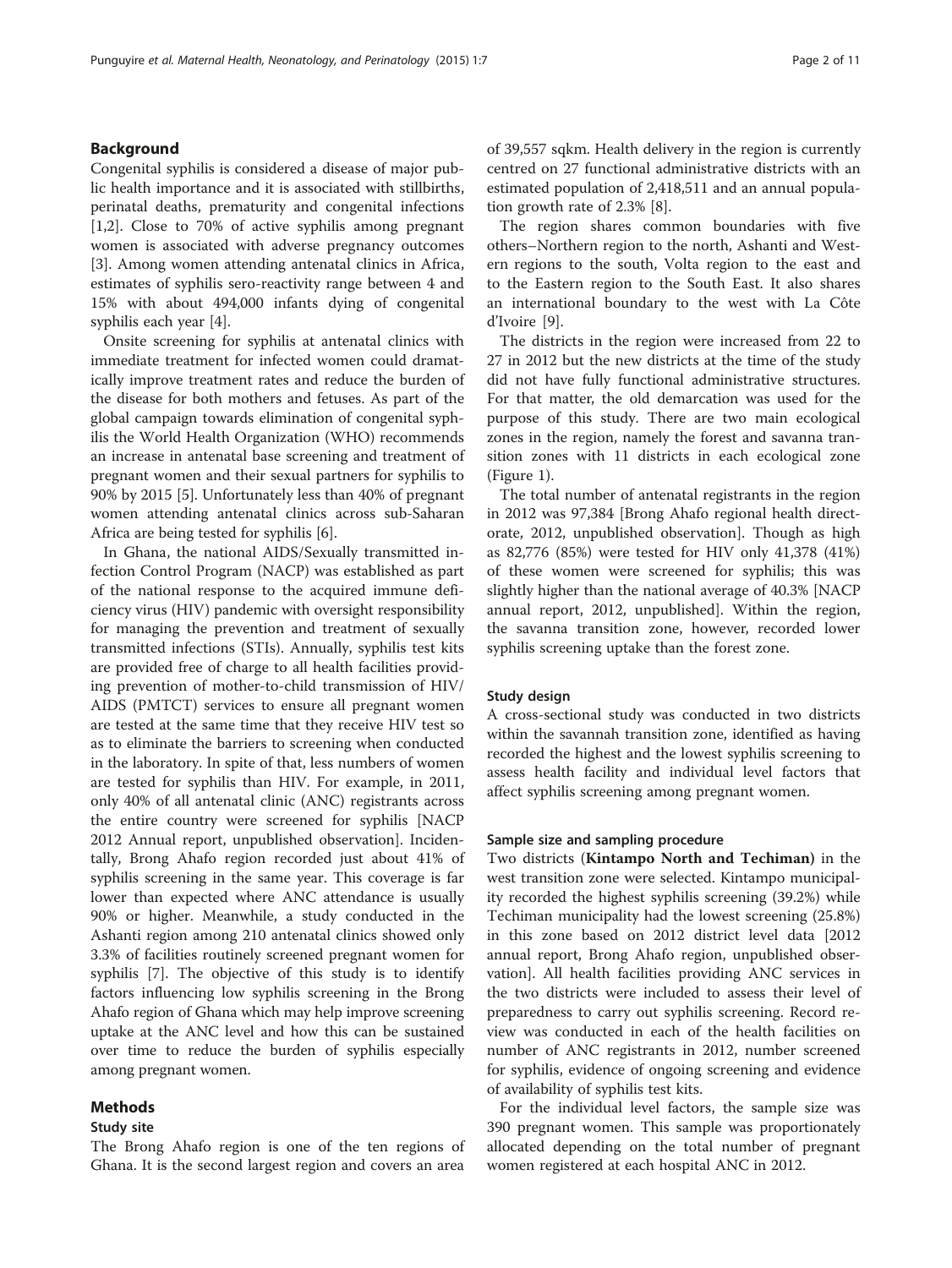<span id="page-2-0"></span>

Over 70% of pregnant women attend antenatal services at the hospitals in Brong Ahafo [Brong Ahafo region 2012 report, unpublished]. For the community level factors therefore, pregnant women attending ANCs run by hospitals within the selected districts formed the target population.

The sample size was distributed proportionately among the hospitals. Participants who consented to participate in the study were selected after the general health education prior to the start of individual level consultation for the day through random sampling. The sample for each day was selected through balloting. The

total ballots were indicated as selected or not selected based on the total number of women present during the general health education and the sample required for the day till the required number was achieved. Data collectors conducted "Exit interviews" for those who were selected.

One standardized questionnaire was used to collect data from health facilities in the two districts. The questionnaire captured information related to syphilis screening on each health facility. An interview was also conducted with the health personnel who directly attend to antenatal women in the participating facilities and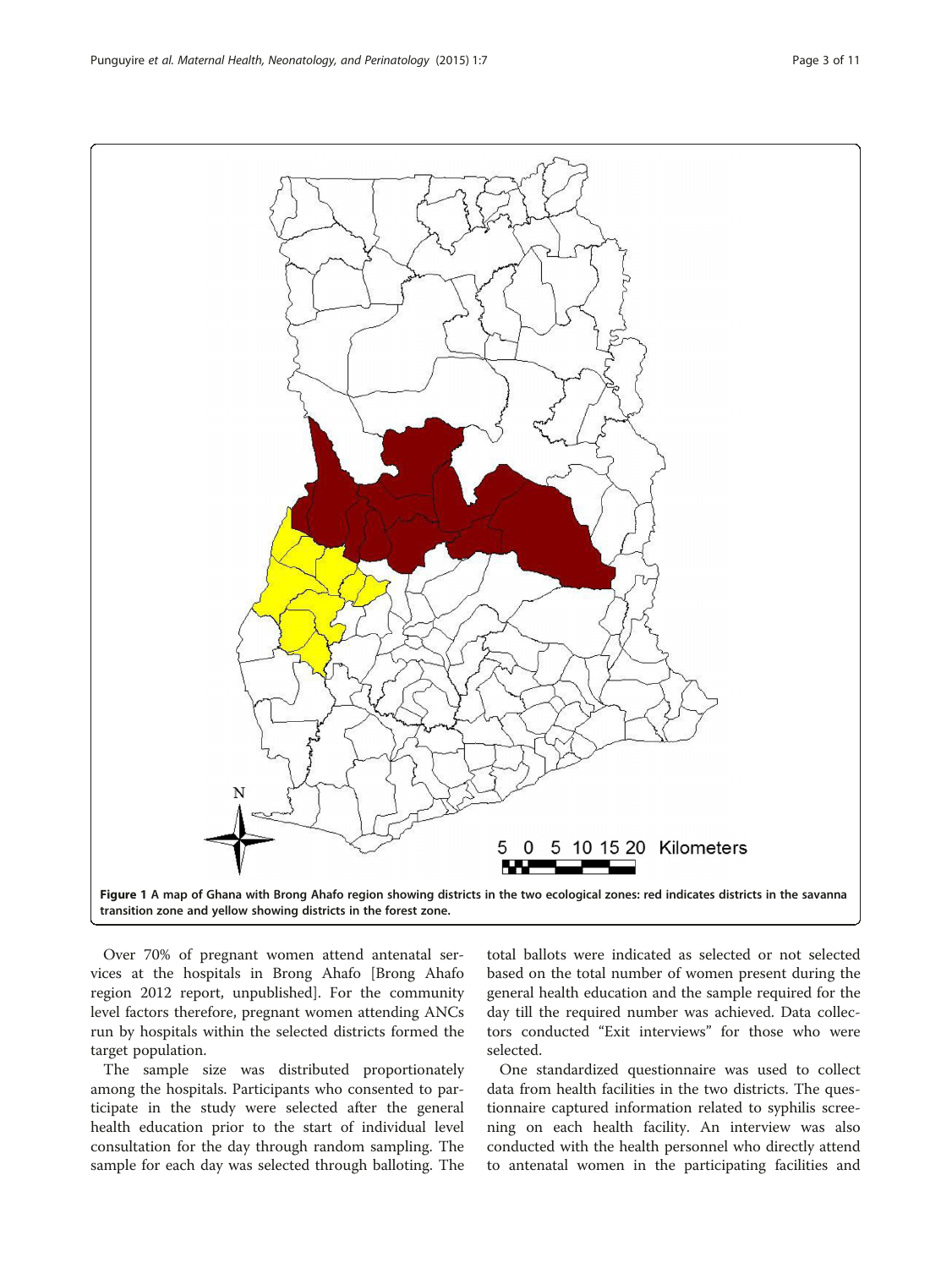contained questions on their training and management of syphilis. Review of records of pregnant women registry was done retrospectively for 2013.

The second tool was a questionnaire designed to identify client level factors that influence syphilis screening. It collected information on socio-demographic characteristics of expectant mothers, obstetric history, their knowledge and attitude toward syphilis screening. Knowledge about syphilis was measured by the following questions "How does one get syphilis?" "Does syphilis affect the unborn baby?" "Can syphilis be treated?" "Should pregnant women be screened for syphilis?" each of the responses was assigned "0" for no answer "-1" for wrong answer and "+1" for correct answer. The scores were summed and "positive" was given if the total score was > 0 and "negative" if it was <0 (Modified version from Munkhuu et al., [\[10](#page-9-0)]. Trained field workers from Kintampo Health Research Centre administered the questionnaire in a language in which the respondents could communicate. In instances where a respondent could not communicate in any of the dominant languages, a local translator who spoke English was used.

#### 3.9 Statistical analysis

For the health system factors, the primary outcome was syphilis screening status of health facilities at the time of the survey. All health facilities that provided ANC in 2013 and had complete data on syphilis screening were considered in the analysis. Prevalence of syphilis screening was defined as fraction of pregnant women who were screened for syphilis. The independent factors considered in this part were type of ownership, district, and level of health care, availability of resources and personnel as well as health education concerning syphilis at the clinic. Pearson chi-squared test was used to examine the relation between syphilis screening status and each of the factors. Where cell frequencies were few Fisher's exact test was used.

The standard questionnaire administered to the 390 pregnant women measured individual level factors associated with syphilis screening. In this data, the outcome of interest was syphilis screening status of pregnant women defined as having screening result, which was seen and confirmed by the interviewer. The exposure variables considered were socio-demographic, obstetric and health seeking characteristics of pregnant women. All pregnant women who had complete data on syphilis screening were included in the analysis. Logistic regression was used to investigate factors that were associated with syphilis screening. First, the association between syphilis screening and each of the potential factors were examined using a univariate logistic regression model. All variables from the univariate logistic regression model that were found to be statistically significant

(p < 0.05) were included in a multivariate logistic regression model. Likelihood ratio p-values were reported for categorical variables with more than two exposure levels while Wald p-values were reported for binary variables. The analyses were performed using STATA Version 11 (Statcorp, College station, Texas, USA).

Approval for this study was obtained from ethics committee of the Ghana health service and written permission was obtained from the two district directors of the participating districts.

# Results

In all 37 health facilities conducted antenanal clinics in the two districts in 2013, 75.7% of the health facilities were public; Techiman had the higher number of health facilities (64.9%), test kits were available in only 29.7% of the health facilities and 43.2% of 37 health facilities were conducting syphilis screening Community health planning and services (CHPS) facilities were in the majority (37.8%) followed by health centers (28.7%) while hospitals were the least (13.5%). Over 75% (28) of these health facilities were publicly owned and at the time of the survey, 70% of the 37 facilities did not have syphilis screening test kits, 78% without appropriate drugs for treatment of syphilis and 86% did not have guidelines for managing syphilis in pregnancy. Of the total health facilities in the two districts, 51.3% had qualified personnel for syphilis screening, 45.9% had their staff trained on syphilis screening and only 35.1% had more than one trained staff for syphilis. However, ANC based syphilis screening was being offered in only 43.2% of the health facilities surveyed. Ten (10) out of the 16 health facilities that were offering syphilis screening frequently had shortage of test kits and only 1 health facility never ran out of screening materials.

# Syphilis testing

Table [1](#page-4-0) shows Proportion of pregnant women screened for syphilis in different types of health facilities in Brong Ahafo Region in 2013. In all, 18,292 pregnant women were registered across the two districts in 2013 in the record review. Approximately, 67% of the women were registered in Techiman municipality. About 45% of the women were registered by private health care providers. Hospitals registered the highest number (42%) followed by maternity homes (30%) while Community Health Planning and services (CHPS) zones recorded the least (10%). About 52% of 18,292 pregnant women were screened for syphilis. Of these, 102 (1.1%) tested serologically positive. This represents syphilis prevalence of 1.06% in the two districts. The two municipalities recorded approximately similar proportions of women screened for syphilis; about 48% for Kintampo and 52% for Techiman respectively. Public health facilities recorded 82.7% of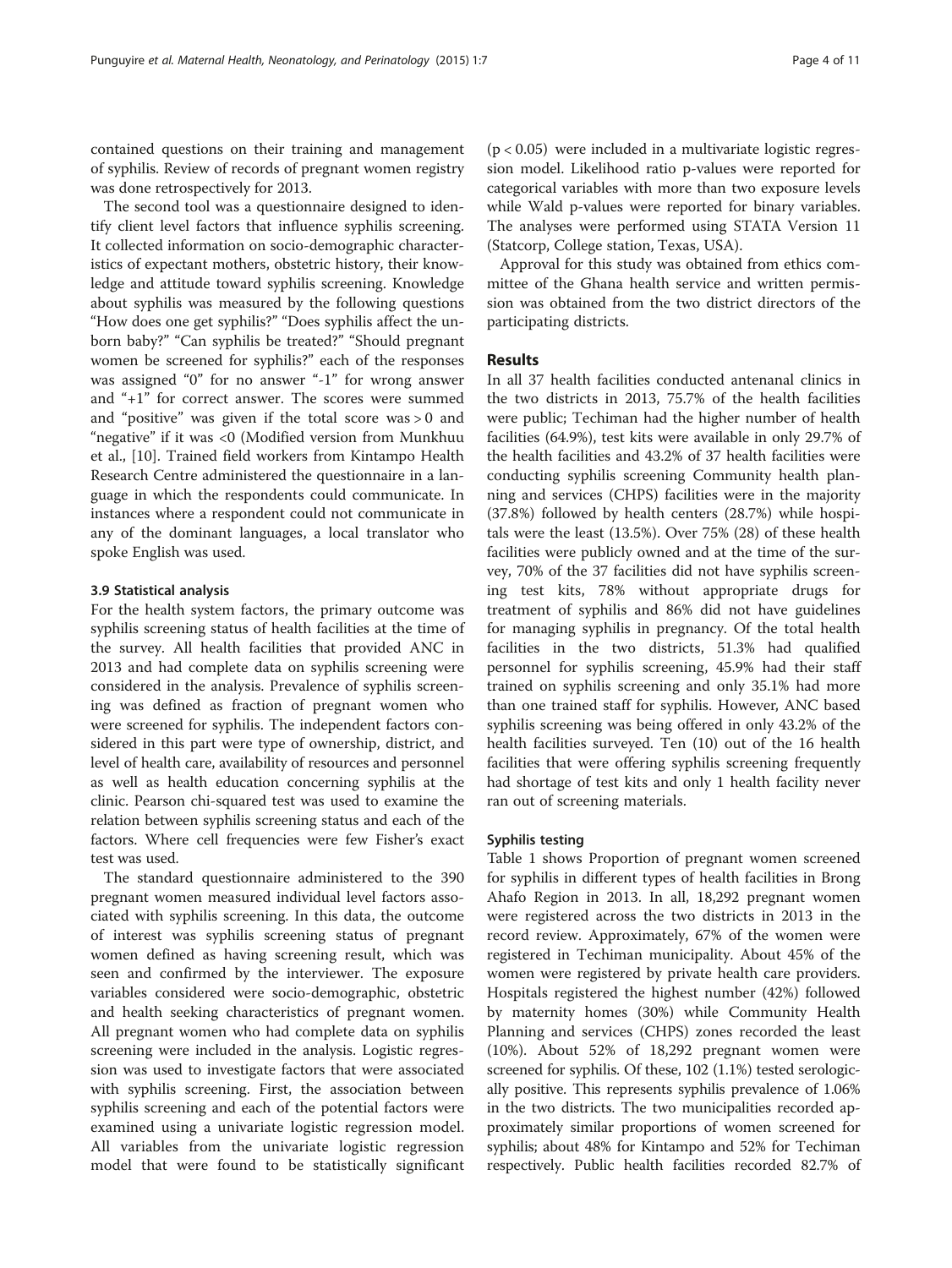<span id="page-4-0"></span>

| Table 1 Proportion of pregnant women screened for         |
|-----------------------------------------------------------|
| syphilis in different types of health facilities in Brong |
| Ahafo region 2013                                         |

| Type of health<br>facility  | Number of pregnant<br>women registered (%) | Number of women<br>screened for syphilis (%) |
|-----------------------------|--------------------------------------------|----------------------------------------------|
| <b>District</b>             |                                            |                                              |
| Kintampo                    | 5176 (28.30)                               | 2482 (47.95)                                 |
| Techiman                    | 13116 (71.70)                              | 7100 (54.13)                                 |
| Ownership                   |                                            |                                              |
| Public                      | 9992 (54.62)                               | 8264 (82.71)                                 |
| Private                     | 8300 (45.38)                               | 1318 (15.88)                                 |
| Level of health<br>facility |                                            |                                              |
| Hospital                    | 7718 (42.19)                               | 7659 (99.24)                                 |
| Health center               | 3039 (16.61)                               | 1178 (38.76)                                 |
| Maternity home              | 5580 (30.50)                               | 145 (2.60)                                   |
| <b>CHIPS</b>                | 1955 (10.69)                               |                                              |
| Total                       | 18292 (100)                                | 9582 (52.38)                                 |

screening compared to 15.9% by private health facilities. Though 30% of the pregnant women were registered at the maternity homes, only 2.6% were screened for syphilis while CHPS zones did not screen pregnant women.

# Health facility level factors affecting screening of pregnant women for syphilis

Table [2](#page-5-0) displays the distribution of health facilities and syphilis screening status by background characteristics. Screening of women was more likely to occur in hospitals and (80%, p=0.003), in health facilities with test kits (81%, p=0.002), in health facilities with qualified personnel (78.9%, p < 0.001), where ANC clinics were run by doctors (100%,  $p < 0.001$ ), in health facilities that organized syphilis training for their staff  $(76.5\% , p < 0.001)$ , in health facilities that had more than one trained staff (92.3%, p < 0.001) and where syphilis education was being offered at the ANC level  $(53.8\% , p=0.045)$  (Table [2](#page-5-0)).

# Individual level factors

In this part of the study 390 pregnant women participated and all were included in the analysis. The mean age of the participants was 26.9 (SD=2.5) years. In general, 345 (89.4%) women were older than 19 years, 291 (74.8%) were of Christian religion, while 302 (77.4%) were married, 247 (63.3%) had studied beyond junior high school level and 131 (33.1%) of them were engaging in trading activities. Most (207,53.8%) of the participants were in their third trimester of pregnancy. Over half of the participants (262,67.7%) had a previous pregnancy before, but only 106 (27.2%) had attended ANC in the previous pregnancy with 116 (29.7%) having some knowledge about syphilis. Majority of the respondents attended public hospital (64.4%). Of the total participants, 306 (78.6%) never received syphilis education in the course of their pregnancies, while only 78 (20.0%) received syphilis education during the index visit and 157 (40.5%) were willing to request for syphilis screening if they were not offered at the clinic. However the proportion of syphilis screening among the participants was only 23.1% (95% CI; 19.0, 27.6).

# Individual and community level factors influencing screening of pregnant women for syphilis

Table [3](#page-6-0) describes socio-demographic and antenatal care factors associated with screening among antenatal women attending hospitals in Brong Ahafo region. The results indicated that pregnant women who were screened were more likely to be in their third trimester as compared with those in the first trimester  $(31.1\% , p < 0.001)$  and would either have completed senior high education and above  $(34.0\% , p=0.001)$  or be in the trading business (33.6%, p=.001). Also the screened group were significantly more likely to live in Techiman municipality  $(28.3\% , p < 0.001)$ , attending antenatal clinics run by public hospitals (31.3%, p < 0.001), particularly Holy Family hospital (50.8%, p < 0.001), and had received syphilis education during antenatal visits  $(38.1\% , p < 0.001)$ , especially the index visit (34.6%, p=0.007) and were generally more likely to request for syphilis screening (31.1%, p=0.001).

Table [4](#page-7-0) displays significant factors associated with syphilis screening among pregnant women. The study also showed that women who attended public hospitals were 5 times more likely to be screened than those who attended private hospitals (OR=5.49; 95% CI 1.71-17.65). Also, women who were willing to request for syphilis screening had higher chances of getting screened than those who were not (OR=2.72; 95% CI 1.26-5.88) and women in their third trimester are more likely to be screened than those in their first trimester (OR=9.09; 95% CI 1.09-75.58) (Table [4\)](#page-7-0).

# **Discussion**

Though antenatal based screening for syphilis is free and being offered at the point of care in the country, close to half of all the pregnant women who reported at these 37 health facilities did not get the service. All but one of the facilities that offered the screening reported frequent shortage of test kit. This resulted in almost half of the women visiting ANCs in the study area without receiving syphilis screening. One in every 100 women tested serologically positive and 97% of them were treated, but information on contact tracing was not available.

The 52% coverage reported in this study is higher than previously reported for the country (40%) [[11](#page-9-0)] and other parts of sub-Saharan Africa (38%) [[12\]](#page-9-0), but lower than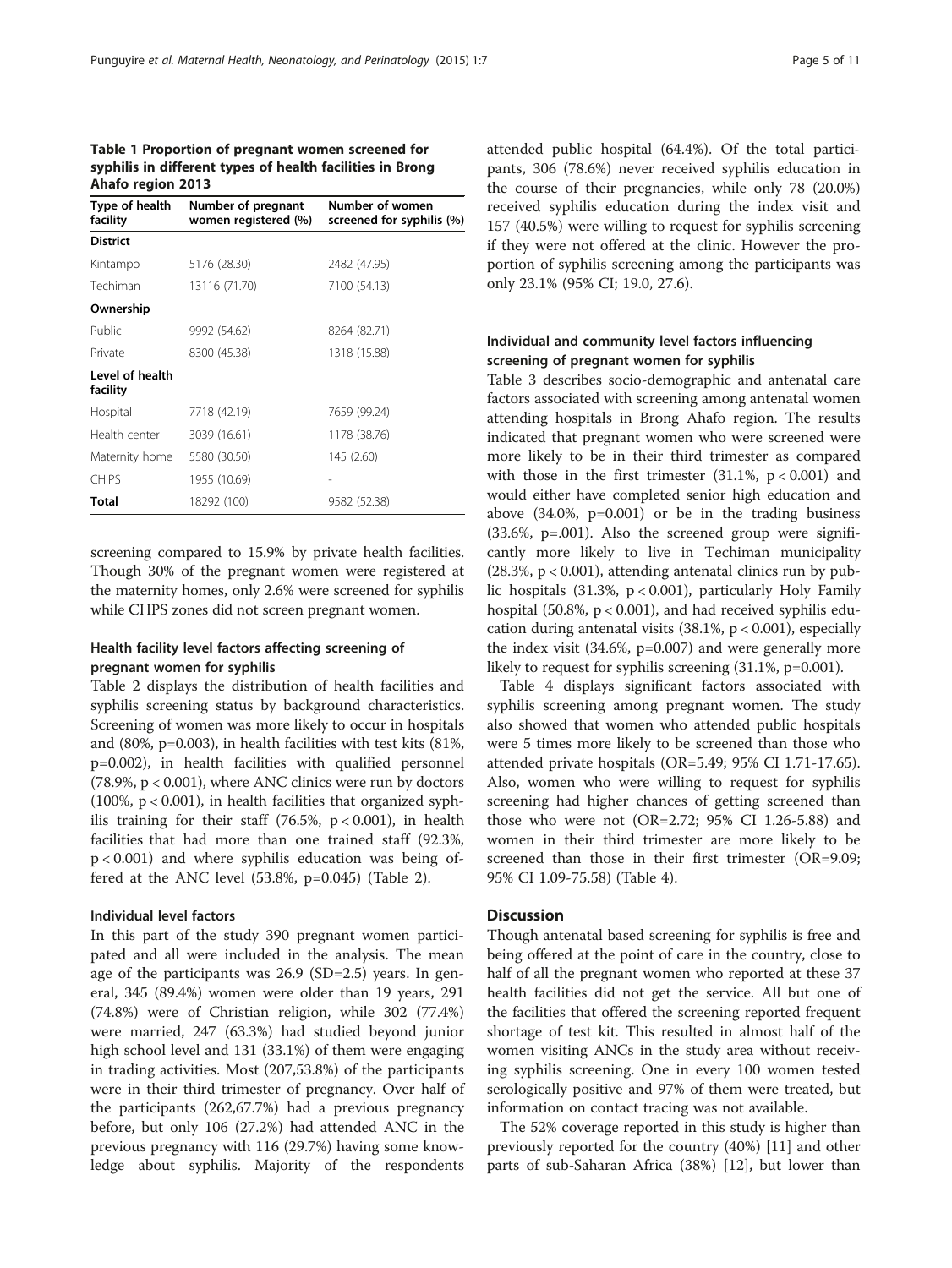# Characteristic **Number of health** facilities (N=37) Number of facilities screening for syphilis n (%) Number of health facilities not screening (%) Chi-square p-value Name of district  $p=0.068$ Kintampo 13 3 (23.1) 13 3 (23.1) 10 (76.9) Techiman 24 13 (54.2) 11 (45.8) **Type of health facility**  $p=0.003$ CHPS 13 (92.6) Maternity home 2 3 (42.9) 3 (42.9) 4 (58.1) Health center 11 8 (72.3) 3 (27.3) Hospital 5 4 (80.0) 1 (20.0) **Type of Hospital ownership** p=0.391 Public 28 28 11 (39.3) 17 (60.3) Private 4 (44.4) 4 (44.4) 9 5 (55.6) 4 (44.4) Availability of test kits  $p=0.002$ No 26 7 (26.9) 19 (73.1) Yes 2 (18.2) 2 (18.2) Availability of drugs  $p=0.711$ No 29 13 (44.8) 16 (55.2)  $Y$ es 3 (37.5) 5 (62.5) Availability of guidelines/protocols and the set of the set of the set of the set of the set of the set of the set of the set of the set of the set of the set of the set of the set of the set of the set of the set of the s No 19 (59.4) Yes 2(40.0) 7 2(40.0) 7 3 (60.0) 7 2(40.0) Availability of qualified personnel for screening  $p < 0.001$ No 17 (94.4) Yes 19 15 (78.9) 4 (21.1) Type of health care personnel in charge personnel in charge p=0.003 Community health nurse 16 16 16 2 (12.5) 14 (87.5) Midwife 20 20 13 (65.0) 7 (35.0) Doctor 0 (00.0) 1 1 1 1 1 1 1 1 1 1 1 1 1 0 1 0 (00.0) **Training on syphilis screening**  $p < 0.001$ No 20 3 (15.0) 17 (85.0) Yes 17 13 (76.5) 5 (23.5) **Number of staff trained on screening**  $p < 0.001$ 0 20 3 (15.0) 17 (85.0) 1  $1 \t3 \t(75.0)$ 2 or more 13 13 12 (92.3) 1 (7.7) Syphilis education at ANC No 11 2 (18.2) 9 (81.8) p=0.045 Yes 26 26 14 (53.8) 12 (46.2)

# <span id="page-5-0"></span>Table 2 Distribution of health facilities and syphilis screening status by background characteristics

Bivariate associations determined by chi-square tests at 5% Significance level.

coverage in India (57%) [[13\]](#page-10-0) and Mongolia (77%) [\[10](#page-9-0)]. The national AIDS/STI control program plans to screen 80% of all pregnant women reporting at medical facilities in the country by 2015. These targets could be achieved in urban areas because women in those parts of the country are served by hospitals where screening coverage is high. However, achieving similar results in rural communities could prove difficult because such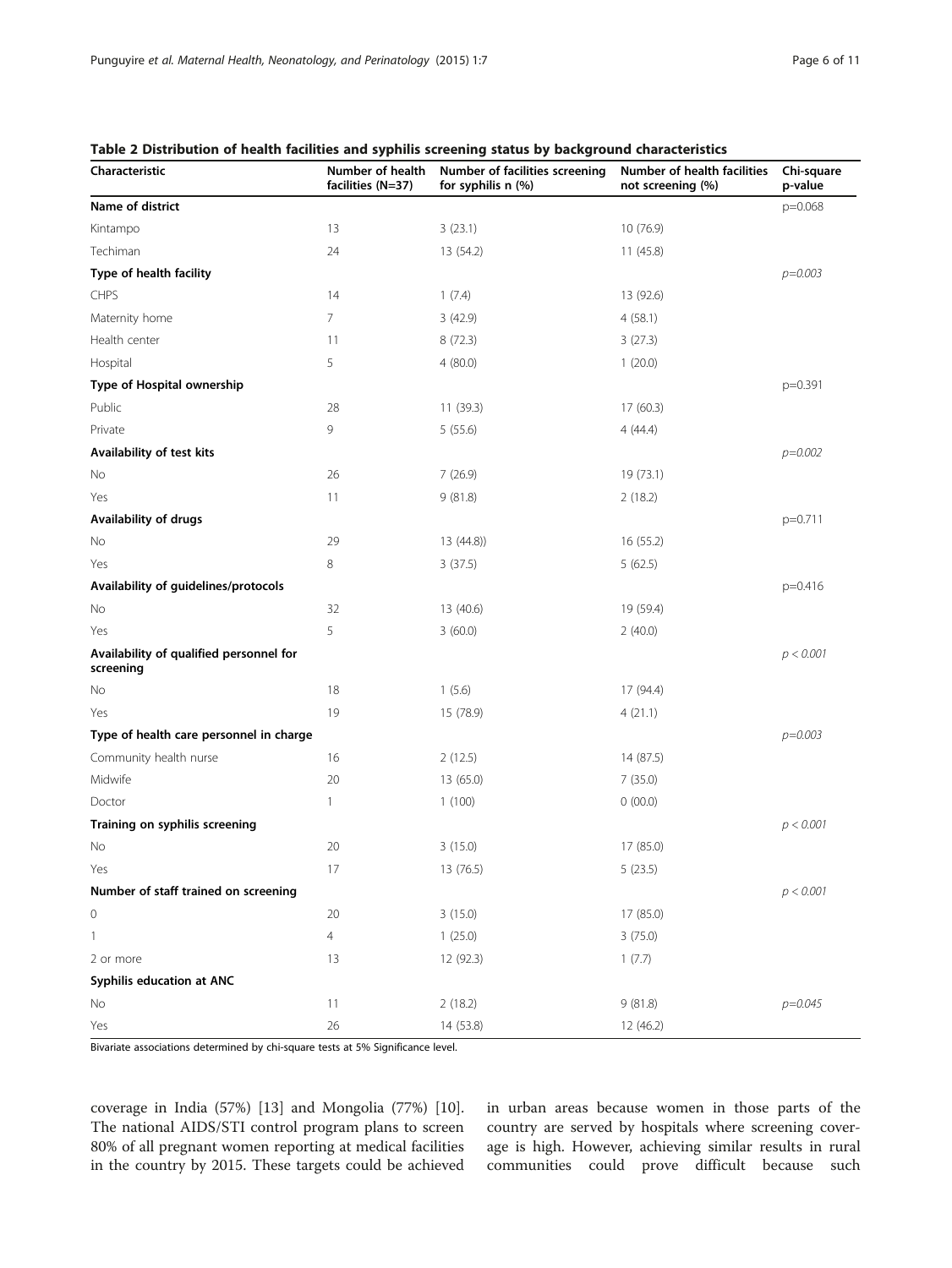| Characteristic                  | <b>Total (N=290)</b> | Not syphilis screened n (%) | Syphilis screened n (%) | P-value |
|---------------------------------|----------------------|-----------------------------|-------------------------|---------|
| Age group (years)               |                      |                             |                         | 0.516   |
| $15-19$                         | 41                   | 34 (82.9)                   | 7(17.1)                 |         |
| 20-29                           | 225                  | 173 (76.9)                  | 52 (23.1)               |         |
| 30-49                           | 120                  | 89 (74.2)                   | 31(23.3)                |         |
| Religion                        |                      |                             |                         | 0.599   |
| Christianity                    | 291                  | 221 (76.0)                  | 70 (24.1)               |         |
| Islam                           | 96                   | 76 (79.2)                   | 20 (20.8)               |         |
| Traditional                     | $\overline{2}$       | 2(100.0)                    | 0(00.0)                 |         |
| <b>Marital status</b>           |                      |                             |                         |         |
| Single                          | 85                   | 65 (76.5)                   | 20(23.5)                | 0.634   |
| Married                         | 302                  | 232 (96.8)                  | 70 (23.2)               |         |
| Divorced/separated              | 3                    | 3 (100)                     | 0(00.0)                 |         |
| <b>Educational status</b>       |                      |                             |                         | 0.001   |
| Primary/none                    | 86                   | 73 (84.9)                   | 13(15.1)                |         |
| JHS                             | 56                   | 48 (85.7)                   | 8(14.3)                 |         |
| SHS                             | 153                  | 101 (66.0)                  | 52 (34.0)               |         |
| Tertiary                        | 94                   | 77 (81.9)                   | 17(18.1)                |         |
| Employment                      |                      |                             |                         | 0.001   |
| Housewife/unemployed            | 88                   | 68 (77.3)                   | 20 (22.7)               |         |
| Farmer                          | 51                   | 45 (88.2)                   | 6(11.8)                 |         |
| Trader                          | 131                  | 87 (66.4)                   | 44 (33.6)               |         |
| Artisan                         | 82                   | 64 (78.1)                   | 18 (21.9)               |         |
| Professional                    | 38                   | 36 (94.7)                   | 2(5.26)                 |         |
| <b>Gestational age</b>          |                      |                             |                         | < 0.001 |
| 1st trimester                   | 51                   | 50 (98.0)                   | 1(2.0)                  |         |
| 2nd trimester                   | 127                  | 105 (82.7)                  | 22 (17.3)               |         |
| Third trimester                 | 207                  | 142 (68.60)                 | 65 (31.4)               |         |
| Parity                          |                      |                             |                         | 0.252   |
| None                            | 125                  | 96 (76.8)                   | 29 (23.2)               |         |
| $1 - 3$                         | 218                  | 163 (74.8)                  | 55 (25.2)               |         |
| 4+                              | 44                   | 44 (86.4)                   | 6(13.6)                 |         |
| ANC in a previous pregnancy     |                      |                             |                         | 0.693   |
| Yes                             | 284                  | 217 (76.41)                 | 67 (23.6)               |         |
| No                              | 106                  | 83 (78.3)                   | 23 (21.7)               |         |
| know syphilis and ANC screening |                      |                             |                         | 0.467   |
| Yes                             | 116                  | 208 (75.9)                  | 66 (24.1)               |         |
| No                              | 274                  | 92 (79.3)                   | 24 (20.7)               |         |
| <b>District</b>                 |                      |                             |                         | < 0.001 |
| Kintampo                        | 125                  | 110 (88.0)                  | 15 (12.0)               |         |
| Techiman                        | 265                  | 190 (76.9)                  | 75 (28.3)               |         |
| <b>Received ANC at:</b>         |                      |                             |                         | < 0.001 |
| Private hospital                | 139                  | 128 (92.1)                  | 11(7.9)                 |         |
| Public hospital                 | 251                  | 172 (68.5)                  | 79 (31.5)               |         |

# <span id="page-6-0"></span>Table 3 Socio-demographic and antenatal care factors associated with screening among antenatal women attending hospitals in Brong Ahafo region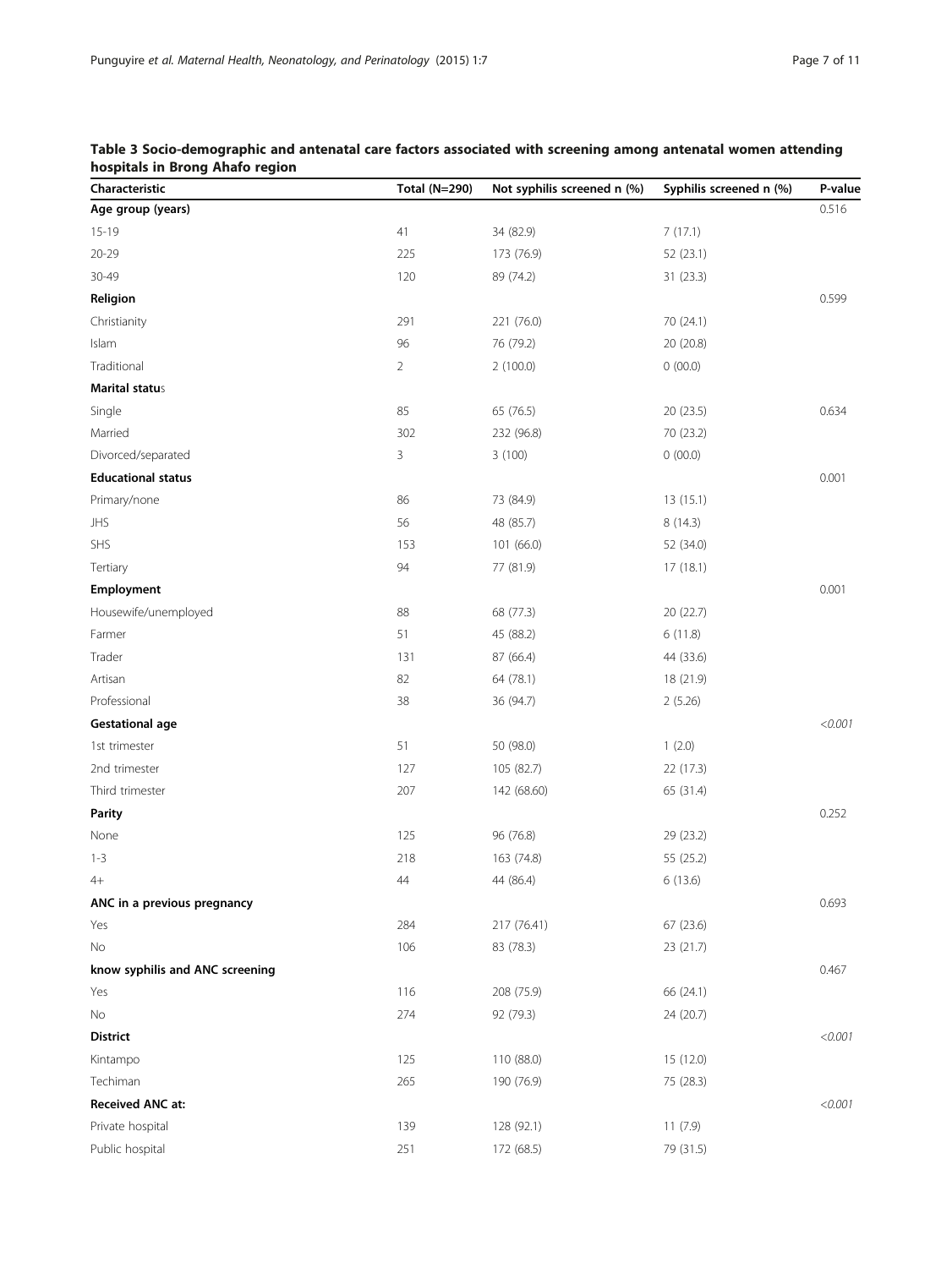| Which hospital do you attend ANC                    |     |                             |           | < 0.001 |
|-----------------------------------------------------|-----|-----------------------------|-----------|---------|
| Mount Olive                                         | 29  | 28 (96.6)                   | 1(3.4)    |         |
| Ahamadiya                                           | 53  | 49 (92.5)                   | 7(7.5)    |         |
| OpokuAgyemang                                       | 57  | 51 (89.5)                   | 6(10.5)   |         |
| Kintampo                                            | 125 | 110 (88.0)                  | 15(12.0)  |         |
| Holy family                                         | 126 | 62 (49.2)                   | 64 (50.8) |         |
| Ever Received syphilis education in this pregnancy? |     |                             |           | < 0.001 |
| No                                                  | 306 | 248 (81.1)                  | 58 (18.9) |         |
| Yes                                                 | 84  | 52 (61.9)                   | 32 (38.1) |         |
| Syphilis talk during this visit?                    |     |                             |           | 0.007   |
| No                                                  | 311 | 248 (79.7)                  | 63 (20.3) |         |
| Yes                                                 | 78  | 51 (63.4)                   | 27 (34.6) |         |
| Will you request for syphilis screening?            |     |                             |           | 0.001   |
| No                                                  | 231 | 191 (82.7)                  | 40 (17.3) |         |
| Yes                                                 | 157 | 108 (68.8)                  | 49 (31.2) |         |
| <b>Total screened</b>                               |     | 89 (23.1, 95% CI=19.0-27.6) |           |         |

<span id="page-7-0"></span>Table 3 Socio-demographic and antenatal care factors associated with screening among antenatal women attending hospitals in Brong Ahafo region (Continued)

Bivariate associations determined by chi-square tests at 5% Significance level.

communities are served more by CHPS compounds and health centers where syphilis screening capacity is limited [\[13\]](#page-10-0).

The 1.1% prevalence reported in this study is much lower than previously reported in the country and other parts of Africa [[14](#page-10-0)-[16\]](#page-10-0). However this result could have underestimated the true prevalence because most women who were screened were more likely to be urban dwellers where the prevalence is reported to be lower than women in rural areas as a result of limited access to medical treatment among rural dwellers [[17\]](#page-10-0). Notwithstanding this low prevalence, routine ANC base screening is still

Table 4 Significant factors associated with syphilis screening among pregnant women from final multiple logistic regression model

| <b>Characteristics</b>                             | Adjusted odds ratio<br>(AOR) (95% CI) | p-value   |
|----------------------------------------------------|---------------------------------------|-----------|
| Type of ownership                                  |                                       | $0.004**$ |
| Private                                            | Ref                                   |           |
| Public                                             | 5.49 (1.71-17.65)                     |           |
| Pregnant women willing to<br>request for screening |                                       |           |
| No                                                 | Ref                                   | $0.011**$ |
| Yes                                                | 2.72 (1.26-5.88)                      |           |
| <b>Gestational age</b>                             |                                       |           |
| 1st trimester                                      | Ref                                   | $0.0015*$ |
| 2nd trimester                                      | 9.09 (1.09-75.58)                     |           |
| 3rd trimester                                      | 16.47 (2.02-132.81)                   |           |

\*Likelihood ratio test \*\*Wald test.

recommended because its effectiveness has been established even in low prevalence settings [\[18\]](#page-10-0).

Screening for syphilis was limited in lower level health facilities compared with hospitals. The Ghana's health sector reforms established three levels of care at the district/municipality level. The CHPS concept which was created in 2005 as a means of extending coverage of basic primary health care to all citizens serve mostly rural communities and managed by community health officers who carryout public health interventions with limited resources and training. Clinics/health centers serve larger communities with trained physician assistants and midwives while hospitals serve as primary referral centers with better resources for comprehensive and uninterrupted health care as compared with CHPS and Clinics [\[13\]](#page-10-0). However, the introduction of point of care testing, which requires no laboratory capacity, could improve uptake of syphilis screening even in remote rural communities by building the capacity of community health workers [[19\]](#page-10-0).

Syphilis screening status of health facilities did not differ significantly between public and private health facilities. However, while 80% of women got screened in public health facilities, close to 75% of the women who obtained their services at private health facilities were not screened even though test kits were being provided free of charge to all facilities, implying low screening by private health practitioners despite service availability. Many other logistics such as gloves, syringes and needles are required for the screening but are not provided by the program and this would suggest additional resources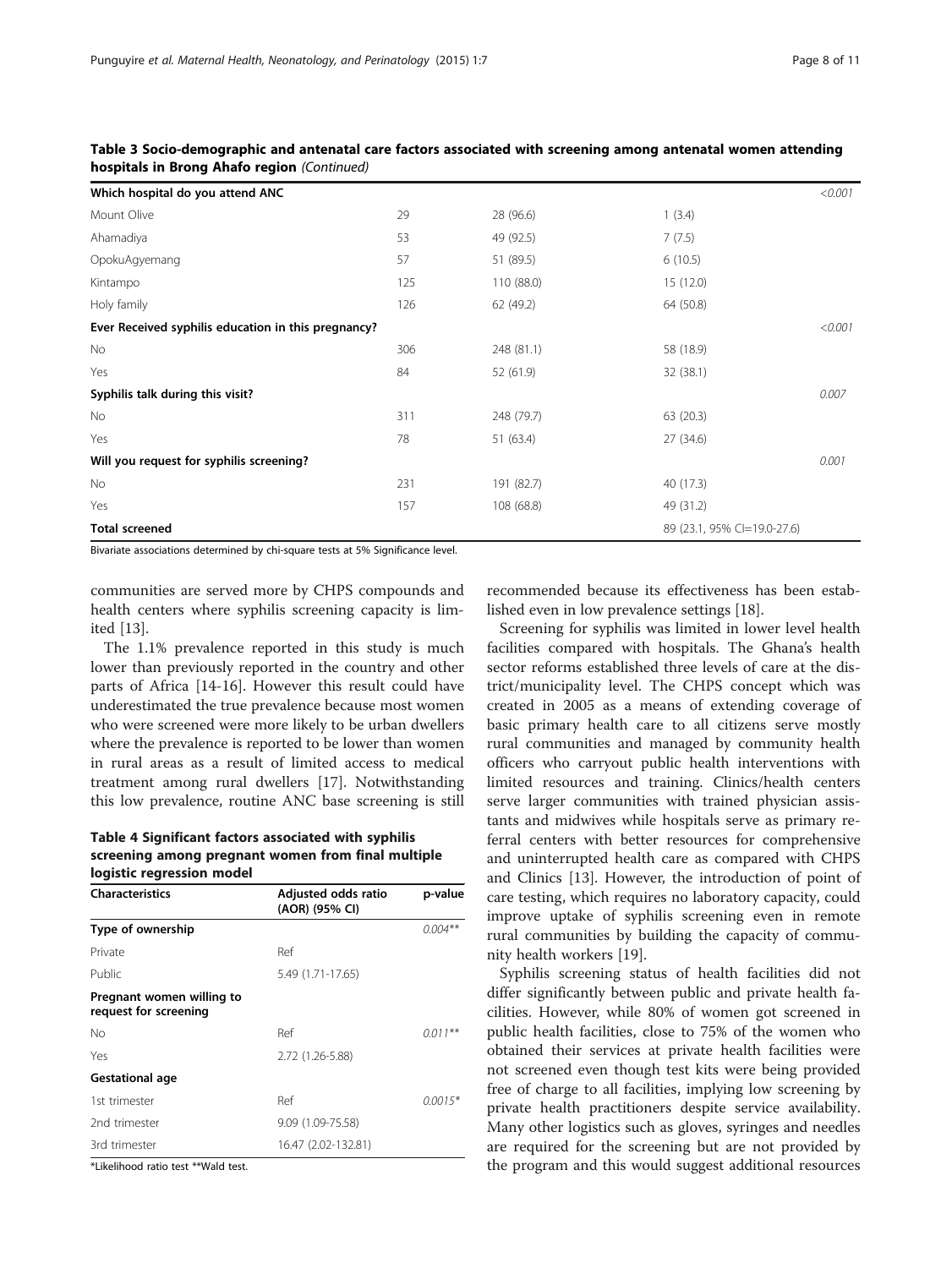have to be committed by the various institutions for screening without cost recovery. While this might pose little problem for public health institutions that are under state subvention, private health providers will have low motivation to commit their resources into a screening program without direct benefit, thus accounting for low uptake among private health providers. This has a serious implication for the target set my NACP, especially in districts where private health facilities dominate. To ensure full participation of the private sector in scaling up ANC based health programs the policy should be repackaged to incorporate incentives that target private health practitioners.

Availability of test kits and trained, qualified personnel were found to be associated with screening and health facilities with more than one trained personnel more likely to screen in this study. This is necessary to ensure uninterrupted screening. A Tanzanian study identified insufficient supply of test kits, lack of trained personnel, frequent transfer of trained personnel before replacement or no cover for leave and sickness as reasons for low uptake of ANC base screening [[20](#page-10-0)]. Therefore successful implementation of syphilis screening programmes can be achieved through the primary health care system (PHC) if such programmes are given the necessary impetus through training, supervision and resources [[12\]](#page-9-0).

Also, ANC clinics run by doctors and midwives were more likely to screen for syphilis than those run by community health nurses. Poor health workers' understanding behind screening, a common phenomenon among middle and lower level health workers may influence their decision to screen pregnant women [[12\]](#page-9-0). However, the observation in this study could possibly be due to differential availability of resources at the health facilities as doctors and midwives are likely to work in hospitals with better logistics.

#### Community/Individual level factors

In this part of the study, the proportion of pregnant women screened for syphilis was markedly lower than that of the health facilities data. The data relates to women who had been screened at the time of the interview (May 2014) and may reflect the rate of screening at that time. Though this study was conducted exclusively among pregnant women who used hospitals as their ANC and therefore had higher chances of being screened, less than 25% of them had been screened which was far lower than reported elsewhere [\[10,12,](#page-9-0)[13\]](#page-10-0). The disparity between this figure and the proportion of screening in respect to health facility level data probably reflects the erratic nature of logistic supply for the program in Ghana. For example, at the time of the data collection, most of the hospitals that reported screening in the first part of this study did not have test kits and women who reported being screened might have had screening done in the early part of the year when test kits were available. This supports the findings that the odds of screening was higher among women in their third trimester of pregnancy, contrary to Munkhuu et al., [\[10\]](#page-9-0), who identified third trimester as a risk factor for not being screened. It is a serious concern that women who visit health facilities in their first and second trimesters of pregnancy are not being screened for syphilis. Identification and treatment of syphilis is only effective if it is performed early in pregnancy [[21](#page-10-0)]. Therefore our findings indicate a missed opportunity to avert the adverse outcomes of syphilis in pregnancy.

Willingness to request for syphilis screening was a significant individual level factor for a woman to be screened. Because the study was an exit interview this finding could be due to post-test counseling of those who had the screening done; thereby giving them better understanding of the effects of syphilis.

Interestingly, knowledge about syphilis did not affect screening in this study. Previous studies identified poor knowledge about syphilis and its effects in pregnancy as potential barriers to syphilis screening [\[13,22](#page-10-0)]. But these studies were conducted at a time when the screening was outside the ANC and participants had to pay for the test. Under such settings knowledge of complications of the disease will motivate women to screen. In the current context, women are routinely offered screening services when it is available at the point of care without cost. Evidence in Ghana suggests that women do not opt out of free services that are offered at health facilities, because of growing confidence in the health worker [[23\]](#page-10-0).

Level of education did not significantly influence screening among pregnant women. Munkhuu et al., [\[10](#page-9-0)], reported similar observations in Mongolia. This is contrary to another finding that, women with higher level of education were more likely to utilize maternal health services in a rural state of Nigeria than those with lower educational status [\[24](#page-10-0)]. Education is critical to women gaining knowledge about the effects of syphilis to their health and health of their babies, which could influence their desire to request for screening. However, the point of care screening in Ghana is health worker-driven and they provide education on syphilis, thus level of formal education probably does not play a significant role in this setting.

#### Limitations of the study

Our findings should be interpreted with caution in the light of several limitations. Firstly, the study was conducted in only two districts with few number of health facilities. The sample size was too small to allow in-depth analysis of potential factors associated with syphilis screening, especially at the health facility level. Larger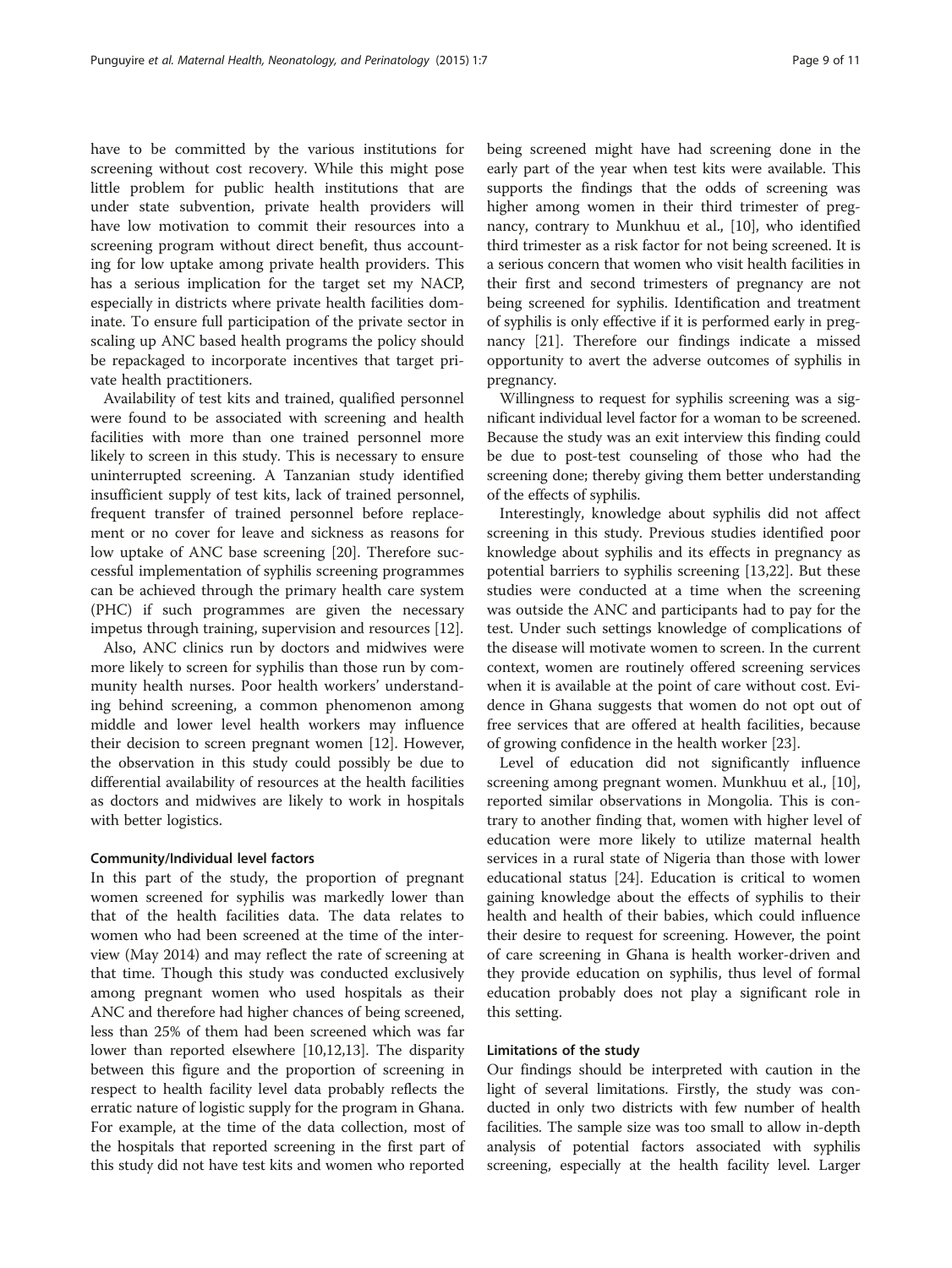<span id="page-9-0"></span>sample size would have given this study enough statistical power to perform sub-group analysis to determine the relationship between syphilis screening and potential confounders. Nonetheless, being the first of its kind in Ghana and Africa, for that matter, the findings will serve as a baseline for future studies. Secondly, limiting the survey to only women attending ANCs run by hospitals may also affect generalizing the result to the entire districts since most women attending hospitals are likely to live around the cities and may have different socio-demographic characteristics from women living in rural settings. Thirdly, timing of syphilis screening for pregnant women, which is critical in prevention of congenital syphilis, was not determined [\[25\]](#page-10-0). This occurred as a result of participants' poor recall of time of screening. Early screening in pregnancy and treatment of positive women is effective in syphilis prevention programmes [[26](#page-10-0)]. Finally, because of the structured nature of the study, limited potential factors were evaluated. A qualitative method would have produced potential factors which were probably left unevaluated but that would have had implication for generalizability.

# Conclusion and recommendations

This study provides evidence of the existence of large gaps between ANC coverage and syphilis screening in Brong Ahafo region, despite the policy to freely screen pregnant women. These disparities exist because the lower level health facilities lack human resource and logistical capacity, creating a missed opportunity to screen pregnant women who use those services. Lack of motivation has also been suggested to hamper full private sector participation in the implementation of the screening programme. The findings particularly highlight insufficient supply of test kits and lack of training, especially for peripheral health workers as hindrances to universal coverage of ANC base screening.

We therefore recommend training of health workforce, especially at the periphery and empowering them with the essential logistics as critical for rapid scale-up of syphilis screening. Regular supply of logistics is crucial to the success of the programme. Therefore, regular procurement and timely distribution of tests kits is highly recommended.

The interest of private health care providers should be incorporated into the programme by providing them with free accessory screening materials such as gloves, needles and syringes.

## Consent

Written informed consent was obtained from the patient's guardian/parent/next of kin for the publication of this report and any accompanying images.

#### **Abbreviations**

ANC: Antenatal care/clinic; CHPS: Community base health planning and services; HIV: Human immunodeficiency virus; MTCT: Mother-to-child transmission; NACP/STI: National Aids/Sexually Transmitted Infections Programme; PMTCT: Prevention of mother-to-child transmission; RDHS: Regional directorate of health services; WHO: World Health Organization.

#### Competing interests

The authors declare that they have no competing interests.

#### Authors' contributions

DP and BS conceived and designed the study, and drafted the manuscript: DP and EM acquired and analyzed the data: DP and BS analyzed and interpreted the results: DP, EM, TL, PA and BS revised the manuscript critically for important intellectual content. All authors read and approved the final version before submitting the manuscript.

#### Acknowledgement

We are most grateful to the municipal directors of health services for Kintampo and Techiman and the heads of various institutions for granting us permission to carry out this work. Our appreciation also goes to Samuel M. Kombat, Veronica Gunu, Comfort Nyarko and Bikman N. Duut who collected quality data for this study.

#### Author details

<sup>1</sup>Department of Epidemiology and Disease Control, Municipal Health Directorate, Techiman, University of Ghana, Legon, Ghana. <sup>2</sup>Department of Epidemiology and Disease, Kintampo Health Research Center, University of Ghana, Legon, Ghana. <sup>3</sup>Department of Epidemiology and Disease, Regional Health Directorate, Brong Ahafo Region, University of Ghana, Legon, Ghana. 4 Department of Epidemiology and Disease, School of Public Health, College of Health Sciences, University of Ghana, Legon, Ghana.

#### Received: 31 October 2014 Accepted: 13 February 2015 Published online: 18 March 2015

#### References

- 1. Gomez GB, Kamb ML, Newman LM, Broutet MJ, Hawkes SJ. Untreated maternal syphilis and adverse outcomes of pregnancy: a systematic review and meta-analysis. Bull World Health Organ. 2013;91(3):217–26.
- 2. De Santis M, Dlc Mappa I, Spagnuolo T, Licameli A, Asg Straface G. Syphilis infection during pregnancy: fetal risks and clinical management. Infect Dis Obstet Gynecol. 2012;2012:5.
- 3. Newman L, Kamb M, Hawkes S, Gomez G, Say L, Seuc A, et al. Global estimates of syphilis in pregnancy and associated adverse outcomes: analysis of multinational antenatal surveillance data. PLoS Med. 2013;10(2): e1001396.
- 4. Schmid G. Economic and programmatic aspects of congenital syphilis prevention. Bull World Health Organ. 2004;82(6):402–9.
- 5. WHO. Elimination of congenital syphilis. [World Health Organization] 2012 [cited 2013 7/9/2013]; Available from: [http://www.who.int/reproductivehealth/](http://www.who.int/reproductivehealth/topics/rtis/cs_global_updates/en/) [topics/rtis/cs\\_global\\_updates/en/.](http://www.who.int/reproductivehealth/topics/rtis/cs_global_updates/en/)
- 6. Gloyd S, Chai S, Mercer MA. Antenatal syphilis in sub-Saharan Africa: missed opportunities for mortality reduction. Health Policy Plan. 2001;16(1):29–34.
- 7. Britwum-Nyarko A. Antenatal syphilis screening: policy versus practice in the Ashanti Region, MSc Thesis, Department of Community Health. Kumasi, Ghana: Kwame Nkrumah University of Science and Technology; 2008.
- 8. Ghana Statistical Service. 2010 population and housing census. Available from [www.statsghana.gov.gh](http://www.statsghana.gov.gh).
- 9. Brong Ahafo Region. 20/9/2014]; Available from: [www.ghana.gov.gh/index.](http://www.ghana.gov.gh/index.php/about-ghana/regions/brong-ahafo) [php/about-ghana/regions/brong-ahafo](http://www.ghana.gov.gh/index.php/about-ghana/regions/brong-ahafo).
- 10. Munkhuu B, Liabsuetrakul T, Chongsuvivatwong V, Geater A, Janchiv R. Coverage of antenatal syphilis screening and predictors for not being screened in Ulaanbaatar. Mongolia Sex Transm Dis. 2006;33(5):284–8.
- 11. NACP/STI. 2011 Sentinel site surveillance report. Accra: National Aids/STI Control programme; 2012.
- 12. Watson-Jones D, Terris-Prestholt F, Oliff M, Changalucha J, Gumodoka B, Mayaud P, et al. Antenatal syphilis screening in sub-Saharan Africa: lessons learned from Tanzania. Trop Med Int Health. 2005;10(9):934–43.